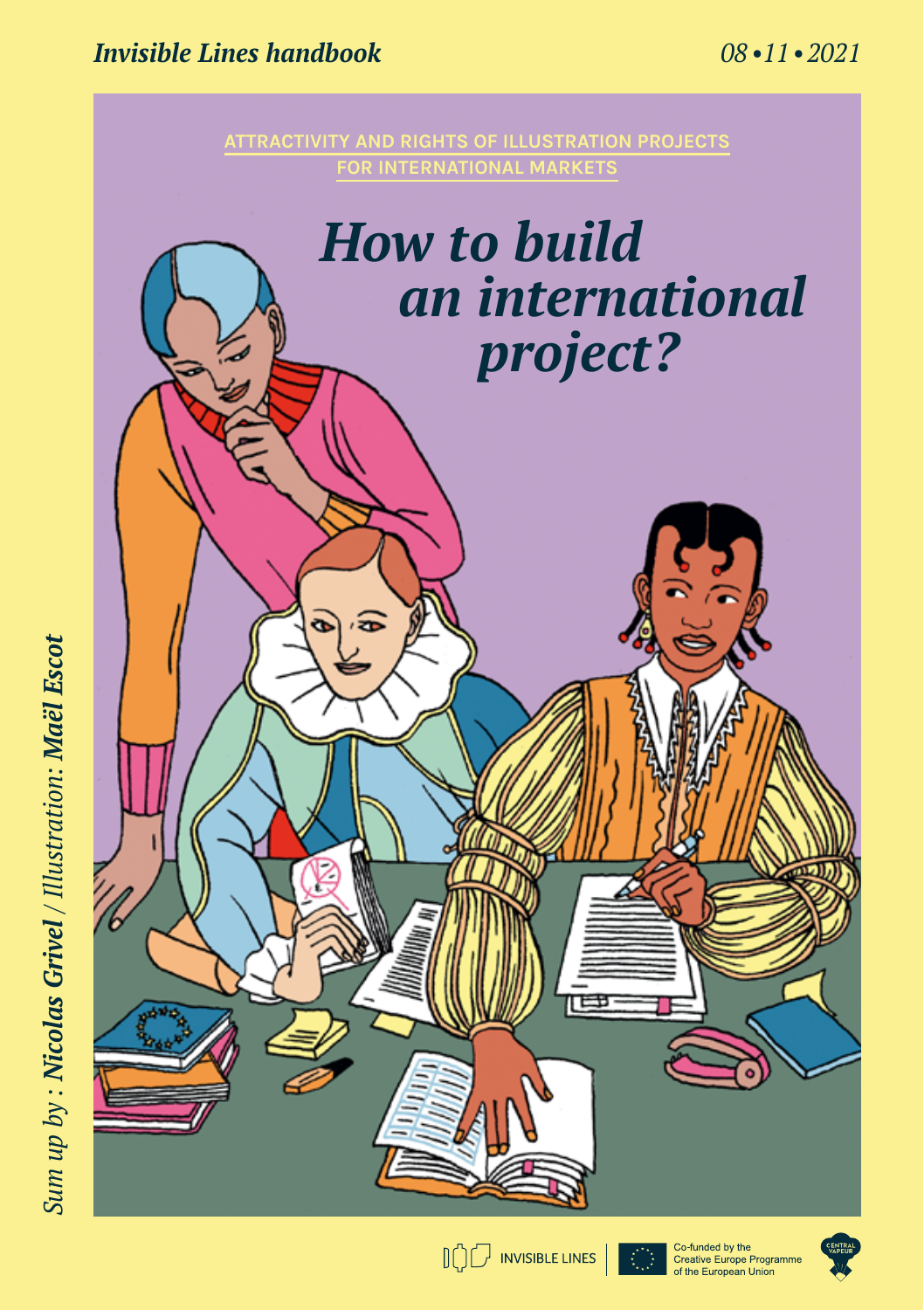#### **SPEAKERS**

#### **nicolas grivel**

*Born and raised in North Eastern France, Nicolas Grivel is a literary agent (Nicolas Grivel Agency). He began his publishing career in 2003 as a senior editor for Pika (publisher of manga - Hachette France). He now owns an agency specialized in the sale of rights (paper, digital and media) of bande dessinée, comics, graphic novels in creation and in translation around the world. The goal of Nicolas Grivel Agency is to represent and to push demanding works which make the readers think. Nicolas is casting a wide net for all kinds of graphic stories. He's also scouting comics and artists for various animations studios (as the American studio Laika during three years) and he's teaching classes in five French Universities and doing lectures in various universities (New School Parsons, Viborg, CESAN, CCS, Beijing Film Academy, and events as Hanghzou Festival, Ligatura (Poznan), Warsaw BookFair, etc. He has a Croatian cat and loves to travel. nicolas.grivel@yahoo.fr*

#### **sam arthur**

*Sam Arthur is founding partner and CEO of Nobrow and Flying Eye Books. He studied Graphics at Central Saint Martins,graduatingin1998.Heworked as a commercials and music video director before setting up Nobrow with business partner Alex Spiro in 2008. The company now employs 18 staff with two offices, in London and Los Angeles. Their children's books include winners of the UK's prestigious Children's Book prizes the CILIP Kate Greenaway Medal and the Waterstones Picture Book Prize. Amongst their most successful projects is Hilda by Luke Pearson, now a BAFTA and Emmy winning animated series on Netflix. nobrow.net*

## **introduction**

*The lecture focus on all the steps to bring a project to the publishers. From the concept of a story to the layout of a book proposal, the workshop also gives an overview about all the key points of a contract and try to avoid toxic projects, commissions and contracts for the authors. The workshop ends with how to manage a career in comics art industry. My main goal is to show that thanks to the "globalization", authors can work everywhere and/or bring their own story around the world. Thanks to my experience as a literary agent and scout for the animation studio Laika, I aim to bring key information for the audience.*

*invisiblelines.eu / centralvapeurpro.org*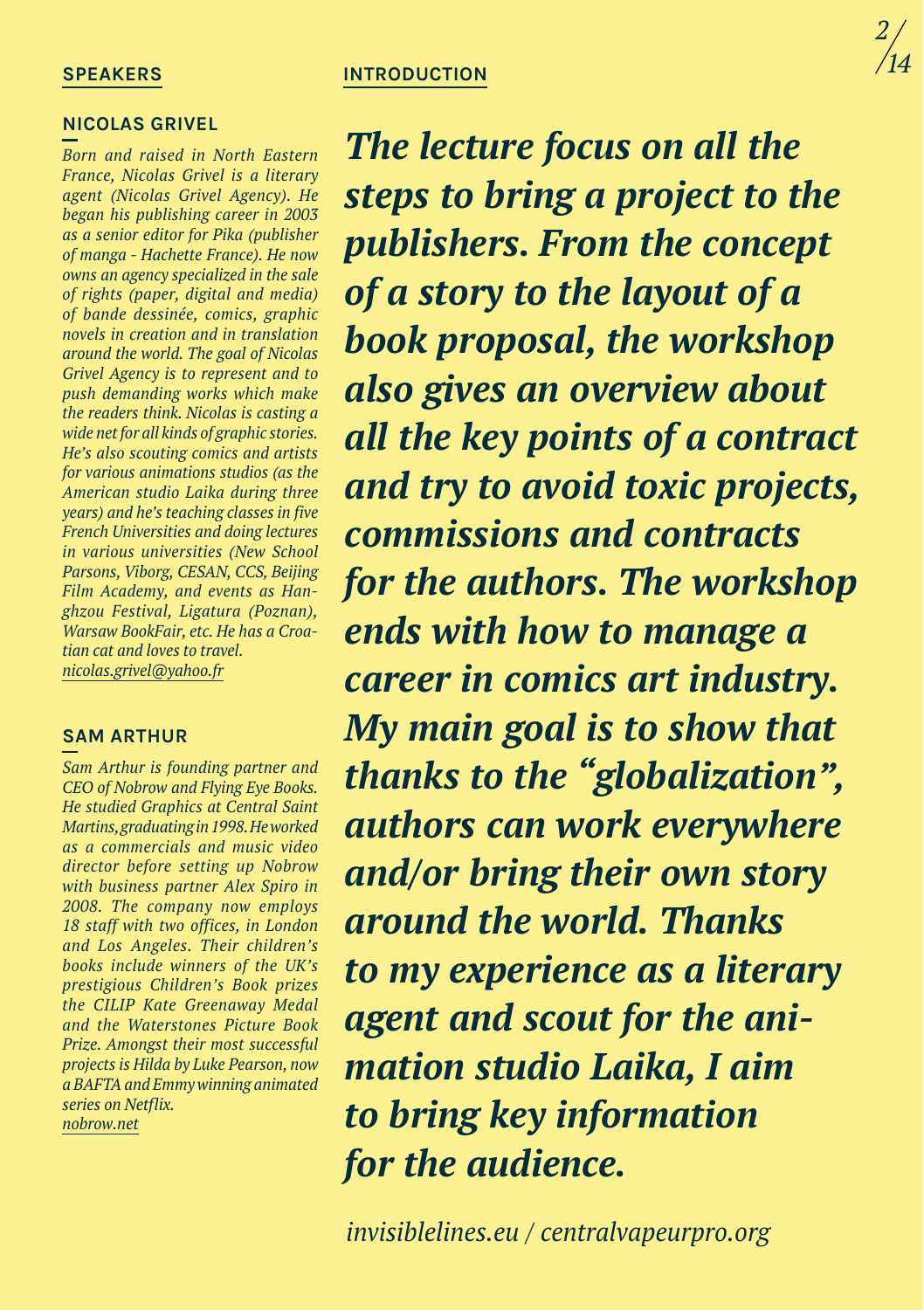*Which story, you would like to develop. On a career, how many projects an author can write and draw? It's hard to say but maybe between five to twenty books (Art Spieglman has written only a few books). How many ideas of books come out? I think much more (in general). That's why the first part of the webinar is to see which project do you want to do, and why now? It's always good to take some time before jumping on a new project.* 

## **little tip**

It could be good to have a timeline with different projects like a hierarchy of what seems possible or not (a wish list of projects).

**When the project is chosen, a book proposal has to be prepared for convincing the publishers** (but not only). On this second step, I have made a mix between my experiences on the publishing industry and from animation. When I was scouting proprieties for Laika (Coraline, Kubo, Missing Link, etc.), I had to pitch a new book or an original project every week to the head of development and acquisitions of the studio. Below is how I think it's possible to persuade publishers.

## **First, don't forget that the editors have no idea about your project.**

So, you need to introduce all the parts of the project step by step and not everything upfront. The publishing houses are surrounded by projects and your presentation has to make it simple (in a good way) for them.

## **The goal of a book proposal is to find someone who will invest money on your project.**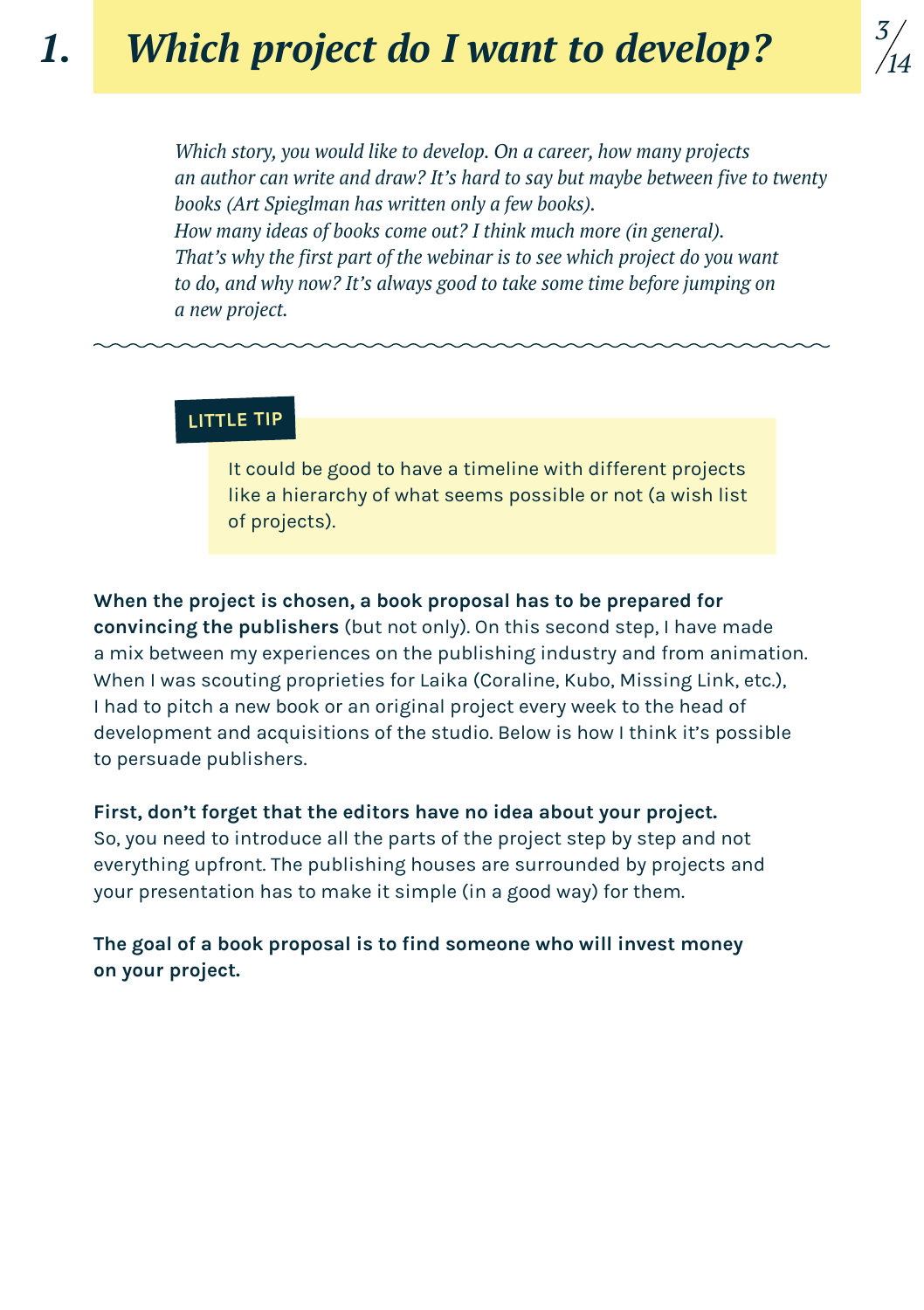# *How to make your submission more attractive to publishers?*

*The book proposal can be sent by snail mail or/and by email. If so, the presentation has to be in a one pdf. The layout of your presentation can be on the format you want for your future book. Now, we will start with all the pages of the pdf (from the first page to the last page).* 

*4*

*14*

## **First page of the book proposal A**

#### **A draft of the cover**

In my mind, the publishers have to imagine how your project will look like on a table of a bookstore. The cover is a summary of the interior pages. Even if it's not a final cover, it will give a first impression to the publishers.

#### **A working title**

Like for the cover, the proposal of your title can change during the creative process. Again, it needs to catch the attention of the publishers (for the book proposal).

#### **Second page of the book proposal (left page) B**

#### **Five Sentences**

The story or-and the concept have to be sum up into five sentences (no more no less). It's a good exercise to see if you control the borders of your project. Don't forget that you have to bring information of your project step by step to the publishers.

#### **Technical information**

Below the concept, it's always good to give some 'technical' information:

 **• The number of pages** (it has to be a good balance between enough space to tell a story and a realistic number regarding the time and the advance you can get). It's also possible to bring a serie with volumes. Keep in mind, that the publishers are very careful and won't invest in more than two or three first volumes. If you have a first idea of ten volumes, you will have to go step by step. It will influence your way to tell a story (like an independent story in two volumes with an open ending).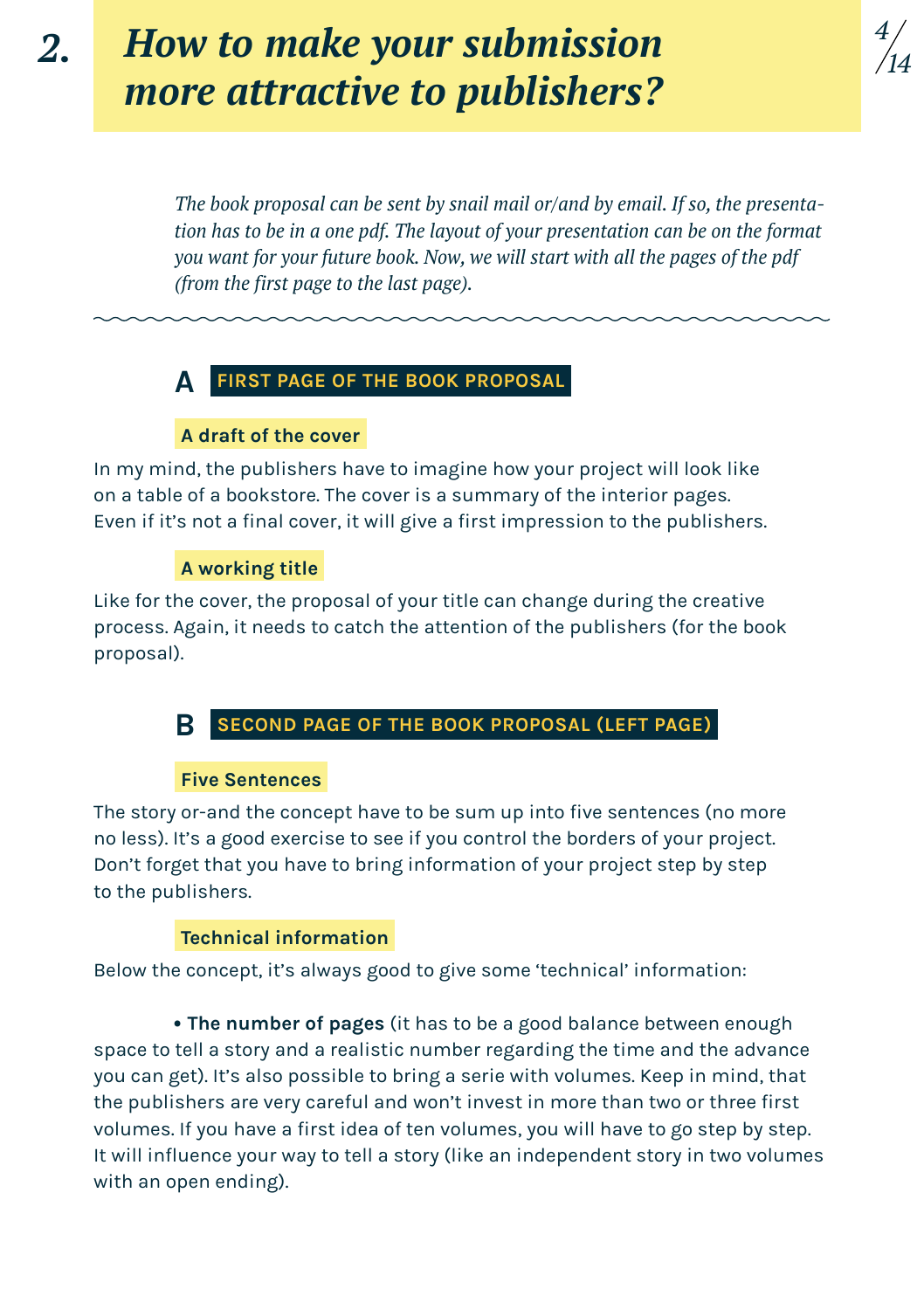**• The size and the format of your book have to be mentioned.** If your project is in the vein of *Building Stories* by Chris Ware, it could be smart to send a book proposal via snail mail.

 **• The genre of your project:** science fiction, non-fiction, documentary, etc. Be careful, if you are doing a graphic biography (of a public figure but not only), an autobiography (like *Fun Home* by Alison Bechdel), a documentary (*Climate Change* by Philippe Squarzoni), etc. More and more, the publishers will ask if you have the agreements of the persons who will be in the book (on the early stage). It's a very sensitive topic and publishers are totally scared to be sued (since the French graphic novels: *Les Algues Vertes* published by Delcourt).

 **• The estimate time to achieve the project is important for you and the publishers.** Again, this information has to be realistic. You have to decide the deadline. You need to keep windows of time for you. It could be for a break - vacation and also to develop other projects as commissions (which will refresh you). Be careful, it's like a marathon to develop a graphic novel. In general, a comics project is around ten to twenty-four months. The deadline can change during the creative process. It's necessary to keep the senior editor posted about a delay, an issue, etc. The lack of communication is a real problem and it's the job of an editor as well. For your information, the publishers nowadays are looking mostly for projects for their program of... 2023.

## **Third page of the book (right page) c**

#### **Synopsis**

It will be the synopsis in one, two or three pages. It's really the skeleton of your story. Take time to write the synopsis and it has to show the plot and the architecture of your project. After the reading of the synopsis, the editor has to understand exactly the direction of your project. No matter about the genre of your project, you have to write a detailed synopsis.

#### **Sample pages finished comics pages**

For a project of a graphic novel, I think it's good to show eight to twelve final pages. For the sample, you are not obliged to draw from page 1 to page 10. You can choose an excerpt from another part of your future book. What is important, it's to draw an appealing sample. It will show the diversity of your skills but also the constancy of the pages (don't forget for now, the publishers don't know 'your style' and the kind of art you want to use for this project). If you would, draw a sample from page 22 to page 32. It's good to explain in 5 - 10 sentences what happens before. Comics is a medium of sequences and thanks to this sample, the publishers will feel the quality of your projects, for the art and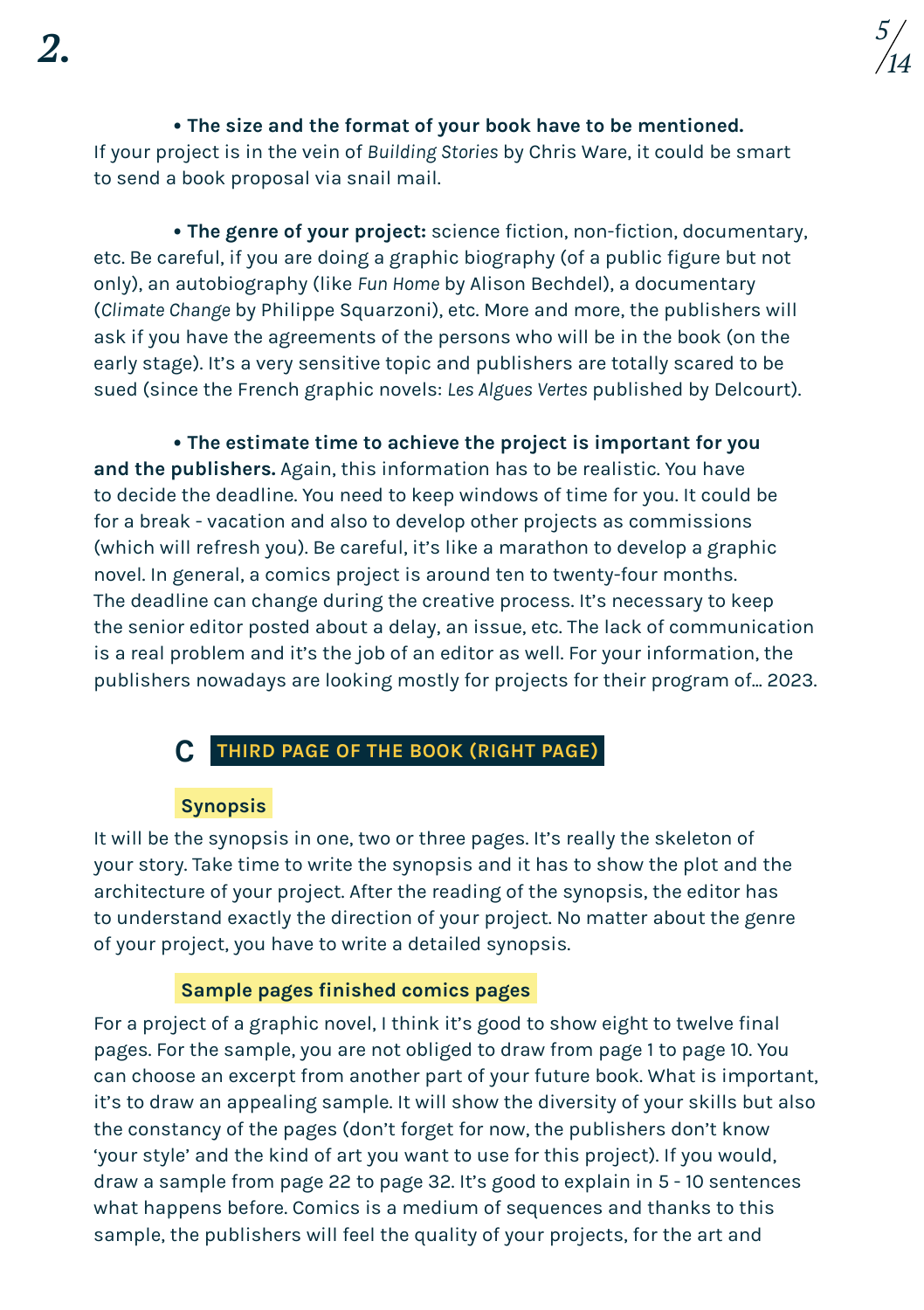the dialogues (if you have dialogues). It's also important to choose an art style for the sample which is doable during the whole project. If it takes you too much energy, etc, think about compromises for the sequences, the backgrounds, etc. It's the way to do of Bastien Vivès for example.

For the lettering, it's better to be close to the final results you want (it could be with a font or written by handwriting).

## **New sample in a storyboard form**

Another sample could help the publishers to make the right decision. But time is money as well. That's why it's better to suggest another sample to follow again the characters with sequences, dialogues on a storyboard form. It's the same as for the sample page (finished), you have to choose the right sample and explain with five to ten sentences what happens before. Plus, the publishers appreciate to see how your storyboard looks like.

## **On the next pages after the samples D**

## **Researches for the visual identity of your project**

The bible of your characters, researches of environments, characters, you can add texts to the characters of the places you want to draw. It's really like a pitch for an animation project.

## **Note of intention**

Why you want to develop this project now. It's like the story telling between the author and their project. For a documentary, a graphic memoir, an autobiography, it's also to check (for you) if you are ready to jump on the project. Some projects can be very emotional, and you have to be careful about it. This would help the promotion department of the publishing house before the release of your book.

## **Your bio**

In five to ten sentences, you have to talk about your background, the schools, the previous books, awards, etc. If you want, you can add (or not) a photo (with a copyright) or a drawing self-portrait.

## **Back cover**

The pdf of your book proposal starts with a proposal of the cover and a working title. It could be good to finish it with a back cover with your contact: email, Instagram, website, etc.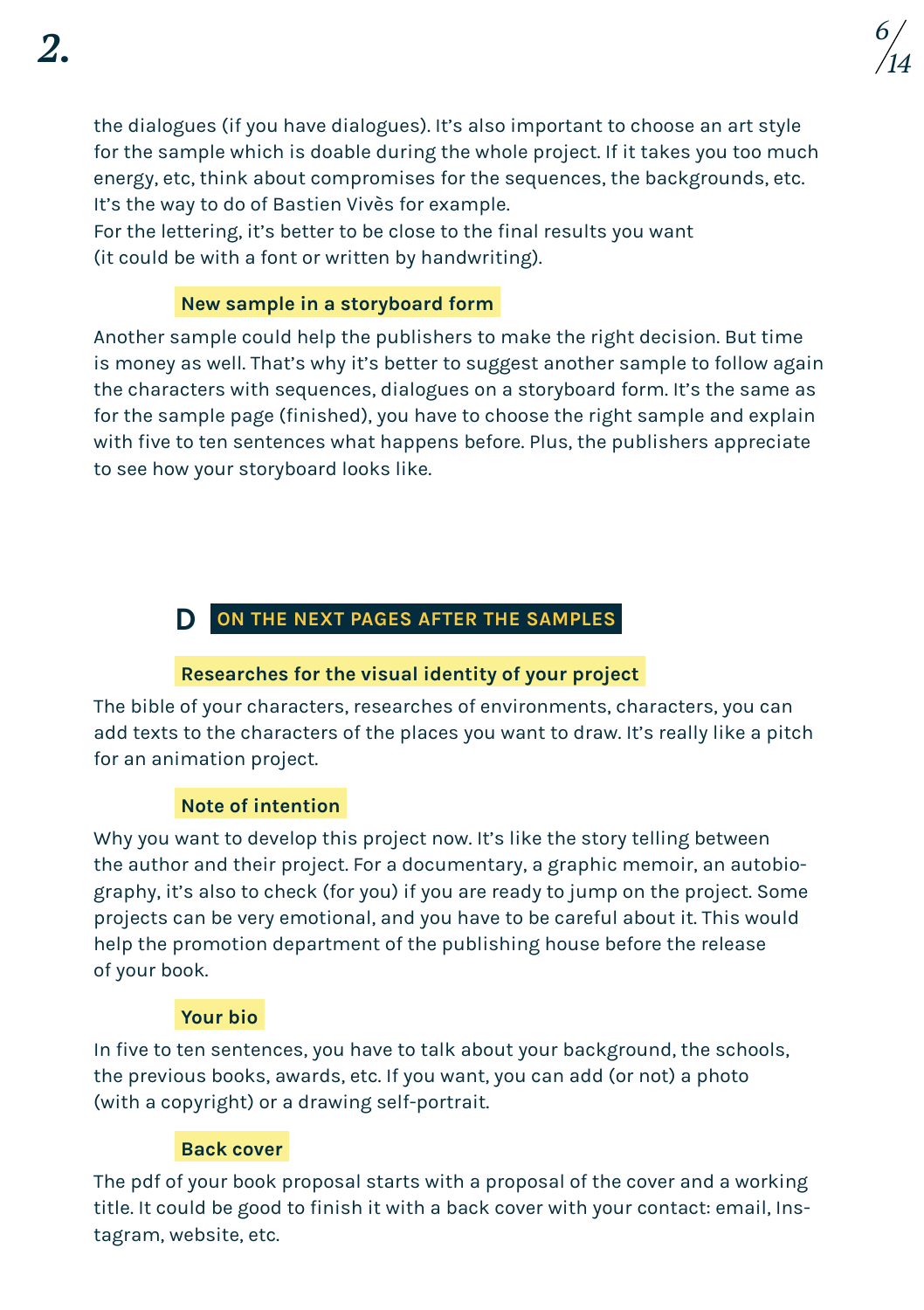*Your book proposal is around 20-25 pages and it gives a strong overview of your book. You are ready to send your book proposal to the publishers. Before it, below are some tips.* 

## **Some mistakes to avoid:**

**•** If you prefer to wait to finish the project and to send it directly to the publishers. This could be very cruel. Again, a publishing house has to finance the creative process.

**•** If you would start to send the full script or-and scenario with no explanations. Even if the scenario is amazing, nobody will start to read a document of forty pages without any explanations or something that will make the publishers feel it's a powerful story. It's tricky but you have to make it simple for the publishers.

**•** It's better to send in a one pdf and not a confetti of files. Plus, be careful about the name of your pdf doc.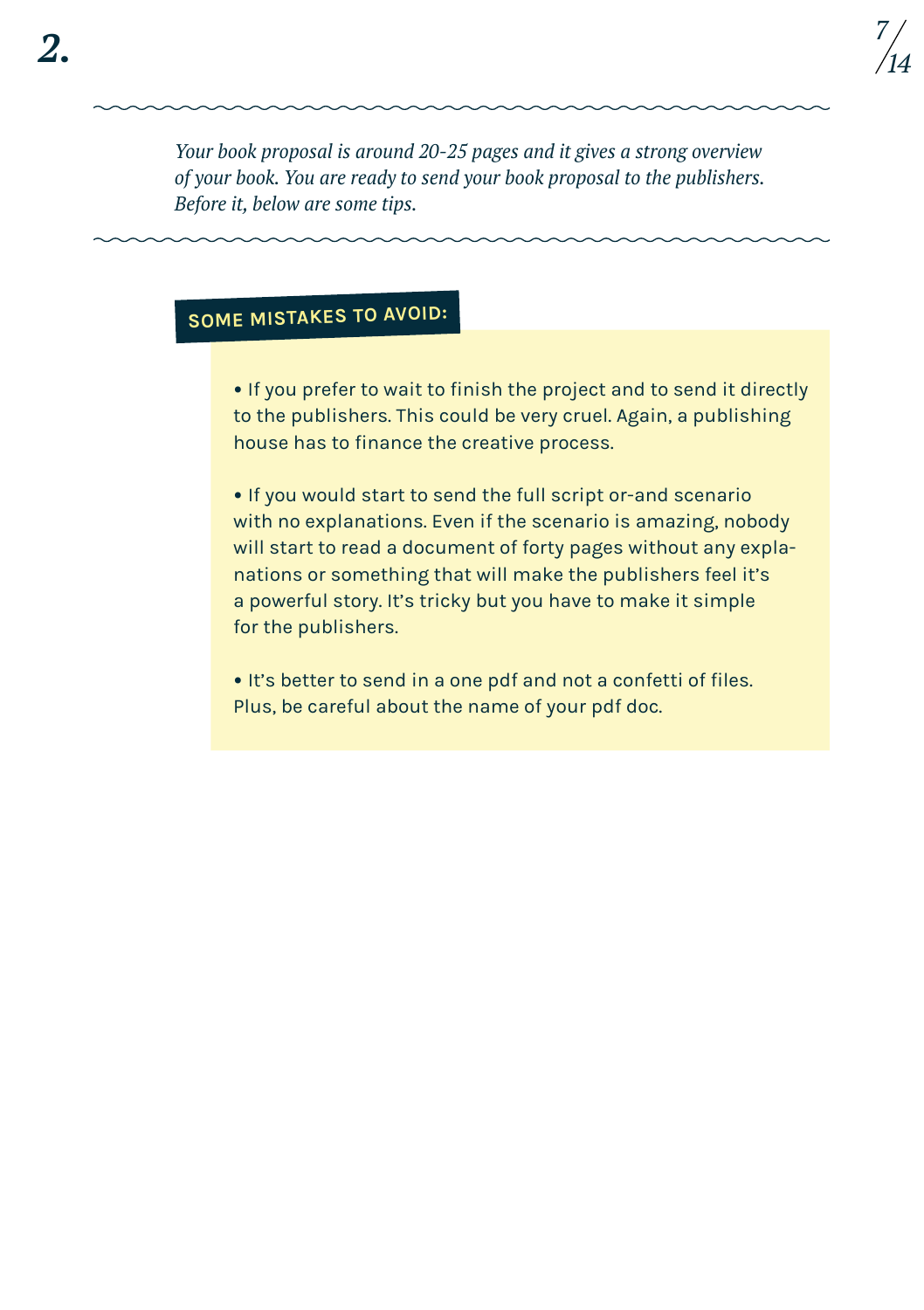# *Ready to bring the project,*  $\frac{8}{7}$ *but to whom?*

*You have now finished the full presentation of your project. Next step, you need to build a short list of publishers around the world. You have to decide to which publishers you want to send it. Again, there's no borders. It's better to write your book proposal into English but the language of the writing has to be the language in which you feel more comfortable (example during the webinar of Empacho by Chabela Lazo from Costa Rica signed by Nobrow).* 

#### **To which publishers? ?**

It depends on your contacts. Of course, about your taste, if you have no ideas about which publishers would be good. You have to think about where are published your favorite authors. Check this family tree of authors and see by whom they have been published. It's your basement for the contacts. It could be Fantagraphics, Avant-Verlag, Cornélius, D+Q, Dargaud, Casterman, Oblomov, Coconino, Argo, Bao Publishing, etc. Nowadays, there's no borders for projects. So, it could be brought to various territories at the same time. Meanwhile, the markets where the projects can be financed on the early stage are still the same territories: UK, North America and the French market (France, Belgium, Quebec and Swiss).

#### **When is the best time for sending a project? ?**

I would avoid Summertime and Christmas time. Otherwise, a project can be sent during all the year. Before Covid, we had like two seasons with Angoulême Festival, Bologna Book Fair (first semester), Comic Con of San Diego, Frankfurt Book Fair (second semester). Not anymore... Be careful, if you send your project on Monday. A senior editor is surrounded by proposals and 90% of the time, they are working on projects on the process (editing, proofing, etc.). They are spending around 10% of their time to find new projects. Better to wait the end of the week... It's also better to send your book proposal to your selection of publishers at the same time. That's why you need to be patient before to send your book proposal.

## **? How long do you have to wait for a feedback?**

If your project is strong, if your book proposal has been well-done and easy to get into the project. After few days, you can get first feedbacks and interests from publishers. The fear of publishers is to miss good projects. If you receive an email about your project with an interest. Be open for a discussion via zoom or a meeting at their office. But be careful, it's not a commission, if you think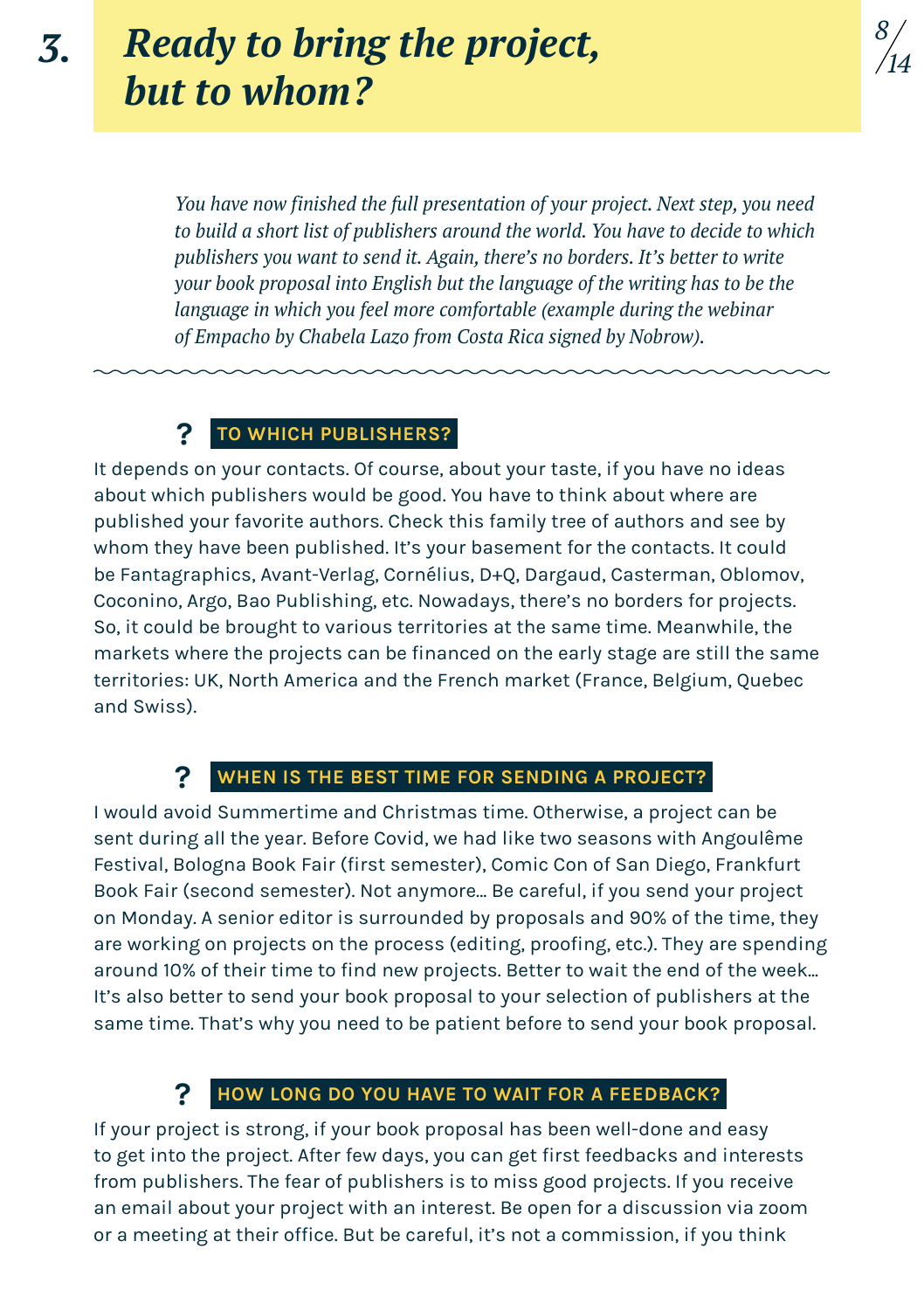their remarks are too far from the idea of your story. You have to decline it. During all the creative process, you are the one who has the final cut.

#### **Do I have to draw new materials if I got an interest? ?**

Normally, no. Because with the book proposal, the publishers have enough materials to make a decision. Then, they will have to finance the project. Again, be careful about sentences like: 'it's good but do more pages and we will see...' It could very risky and a publisher has to take a risk at some points through a loyal contract.

#### **First offer, what do I have to do? ?**

You have to take your time. In a good way, you control your project, and the final cut is always in your hands. The first offer has to show some keys info like below. It's all the key points for the future contract between you and the publishing house.

## **Advance**

Advance on royalties (how much money?). Keep in mind, how much you need to achieve the project. It cannot be a flat fee. To make it understandable, I will make an example. If you receive an offer for an advance of 10 000 Euros. If the retail price is 20 Euros and 10% for the royalties (linked on the retail price). It means you will have 2 euros on each book sold. The 10 000 Euros represent the first 5 000 copies sold. When 5001 copies will be sold, you will have recovered the advance and you will start to have royalties.

## **Royalties**

Royalties have to be linked on retail price and not on the net receipts. It's quite often linked on the net receipts in UK and North America. Because the Lang Law doesn't exist there and it's possible to have a discount of more than 5% of your book. Do not forget to ask escalators on the royalties. For example, to have 1 or 2 points more after 10 000 copies sold, etc. The royalties are different regarding the various versions of your book: softcover, hardcover, book clubs, etc.

## **Duration**

How many years the contract will stay alive. It could be the terms of the copyright - intelectual property (it also depends on the country of the publishing house) or ten years (which is the case for the publishers of the French union SEA: Union of independent publishers: Cornélius, 2024, L'Association, Ici Même, Presque Lune, cà & là, Atrabile, Misma, Requins Marteaux, etc.). It could be very surprising but, in my mind, the most important point about the duration is the 'exit' and how you can have your rights back. A contract is based on the availability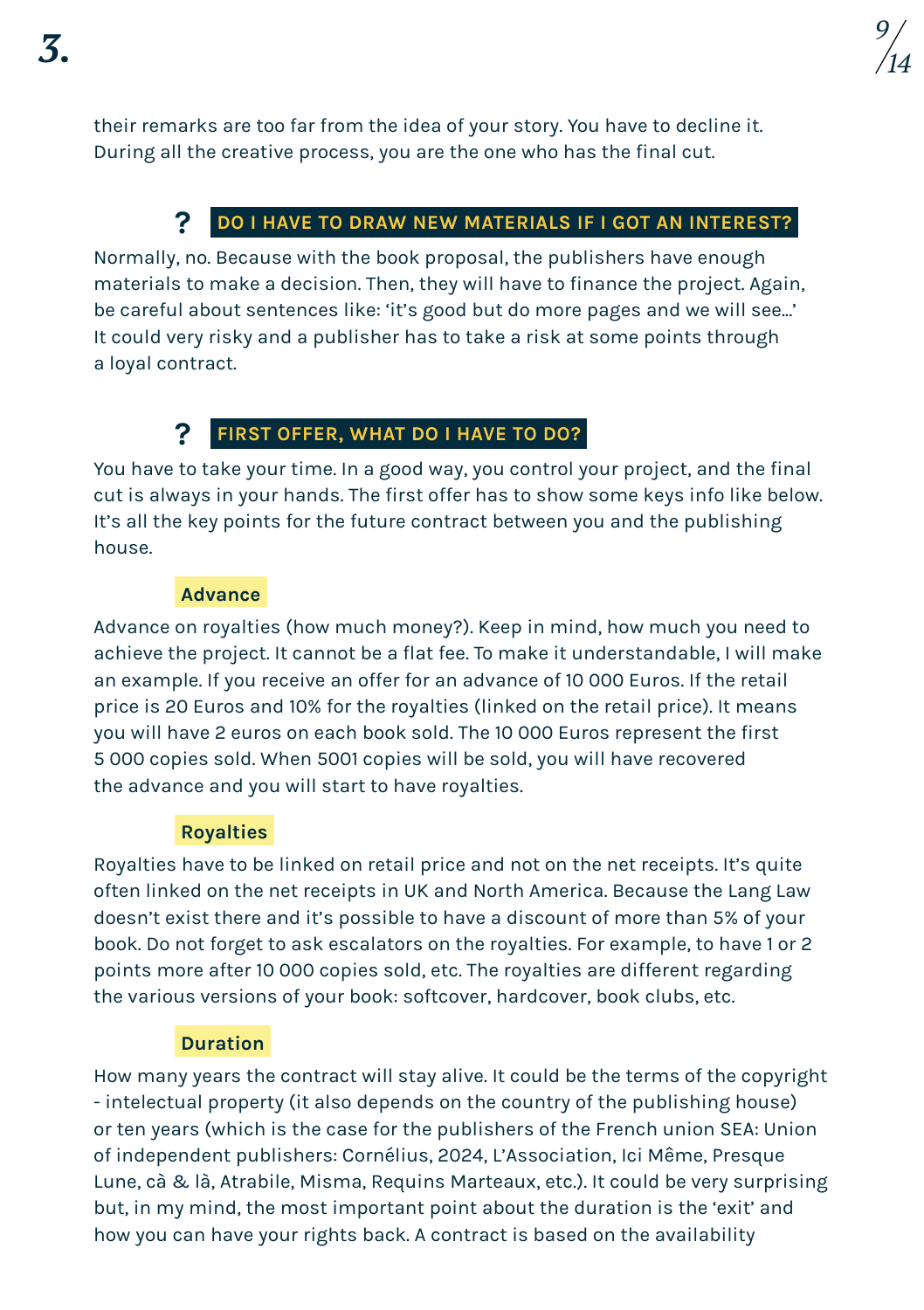for the sale of your book. The publishers have to make it possible and the book can be bought by anybody, anytime. It's the key point of a contract as well. If the book is not available anymore, not matter about the duration of your contract, you can have the rights back. It could be after two, ten or fifty years. This point has to be very clear on the contract.

## **World rights or not**

You have to know to which languages and territories, it will be.

## **Digital rights**

In general, these rights are for 3-5 years. Because we don't know exactly how the digital publications will turn. Unfortunately, if you don't leave the digital rights in North America, it could be a deal breaker.

## **Audio-visual rights**

It's always another contract and it really depends on the structure of the publishers. Better to wait before accepting it.

## **Installments for the payments of the advance**

It will be also a part of negotiation. It could be in three times, divided per months, etc. it's really you who have to explain regarding your needs and the taxes you anticipate paying.

> *Again, with all these informations, you will have a good sense either it's a good or a bad offer. All these points are the architecture of the future first version of the contract.*

## **? But do you have to agree on the offer now?**

No, it's better to make a competition between the publishers who were interested in your project. In this case, you have to leave two weeks to all the publishers to bring their best offer and to ask them, their marketing plan, the promotion, etc.

## **? After two weeks?**

You will have various offers and the proposal in general will be increased. Now, you can take a few days to decide which publisher would be the best for you. It's like a bid and you have to be transparent with the other publishers about it. It will help to have the best offer for the advance, royalties, duration, etc. and also to make the publishers think about the best way to promote your future book.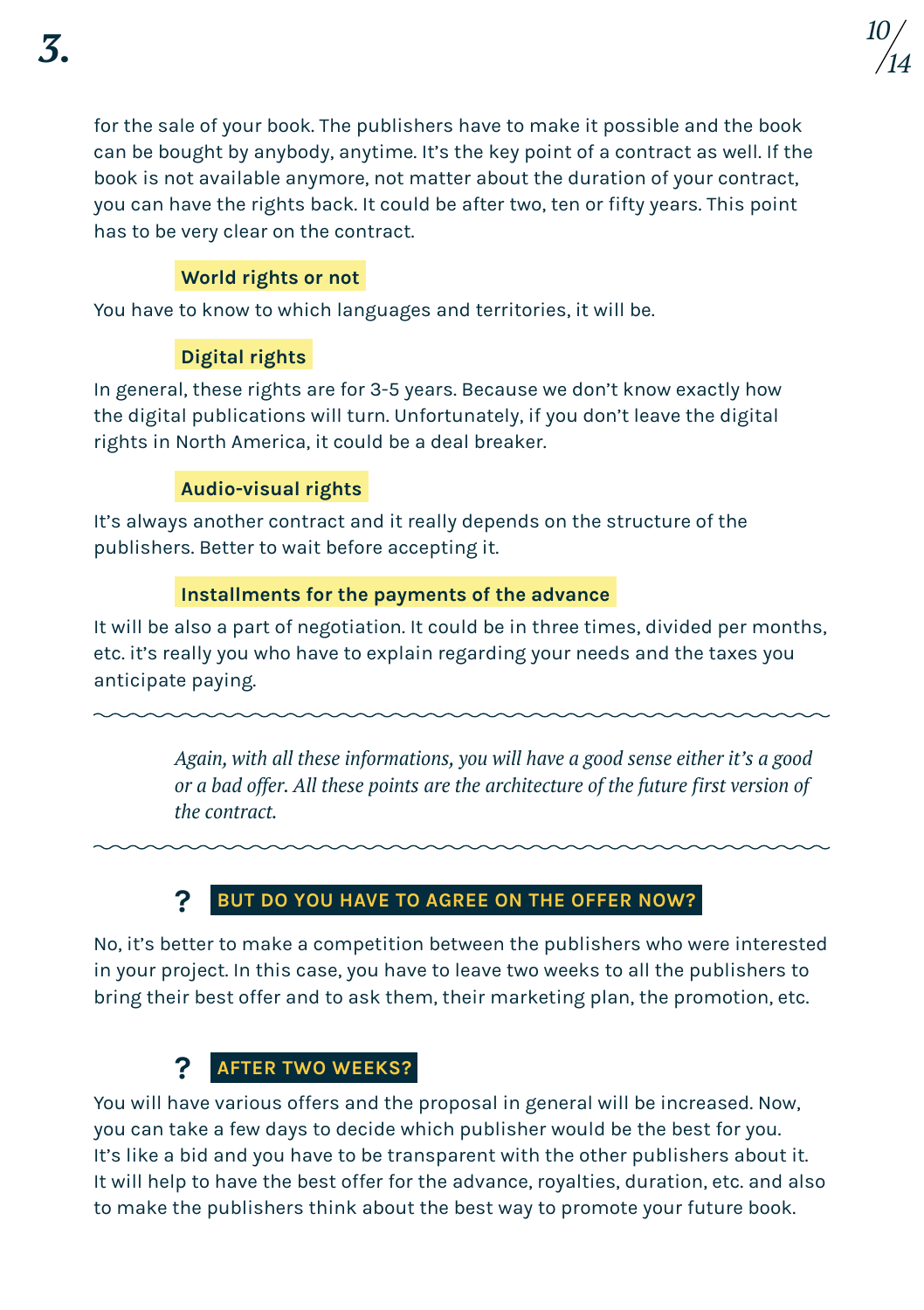## **The V1 of the contract**

After your decision for the best offer, you will receive the first version of the contract. Please do not forget that your future publisher needs to make some pedagogy about all the points of your contract. If some points are unclear, it's better to ask. It's totally normal. When everything has been agreed, you are ready to sign. If you have some doubts, you can ask questions to Charte des auteurs et des illustrateurs jeunesse, SNAC, AOI, Central Vapeur and to authors as well. Do not hesitate to ask the feelings about some authors published by the same publishing house. If you have collected all the key information seen before (with the complete offer), it will be very easy to read and agree on the future contract.

*11 14*

- GRANT OF RIGHTS
- $\Box$  COPYRIGHT
- $\Box$  FIRST PRINT RUN COVER PRICE PUBLICATION
- **NARRANTIES**
- $\Box$  ROYALTIES
- $\Box$  ADVANCES
- $\square$  PRODUCTION
- **REPORTS AND PAYMENTS**
- $\Box$  FREE COPIES
- $\Box$  REMAINDERS
- $\Box$  TERMINATION
- $\square$  ASSIGNMENT
- $\Box$  ENTIRE AGREEMENT: AMENDMENT
- $\n **N**$  NO WAIVER
- GOVERNING LAW ILIRISDICTION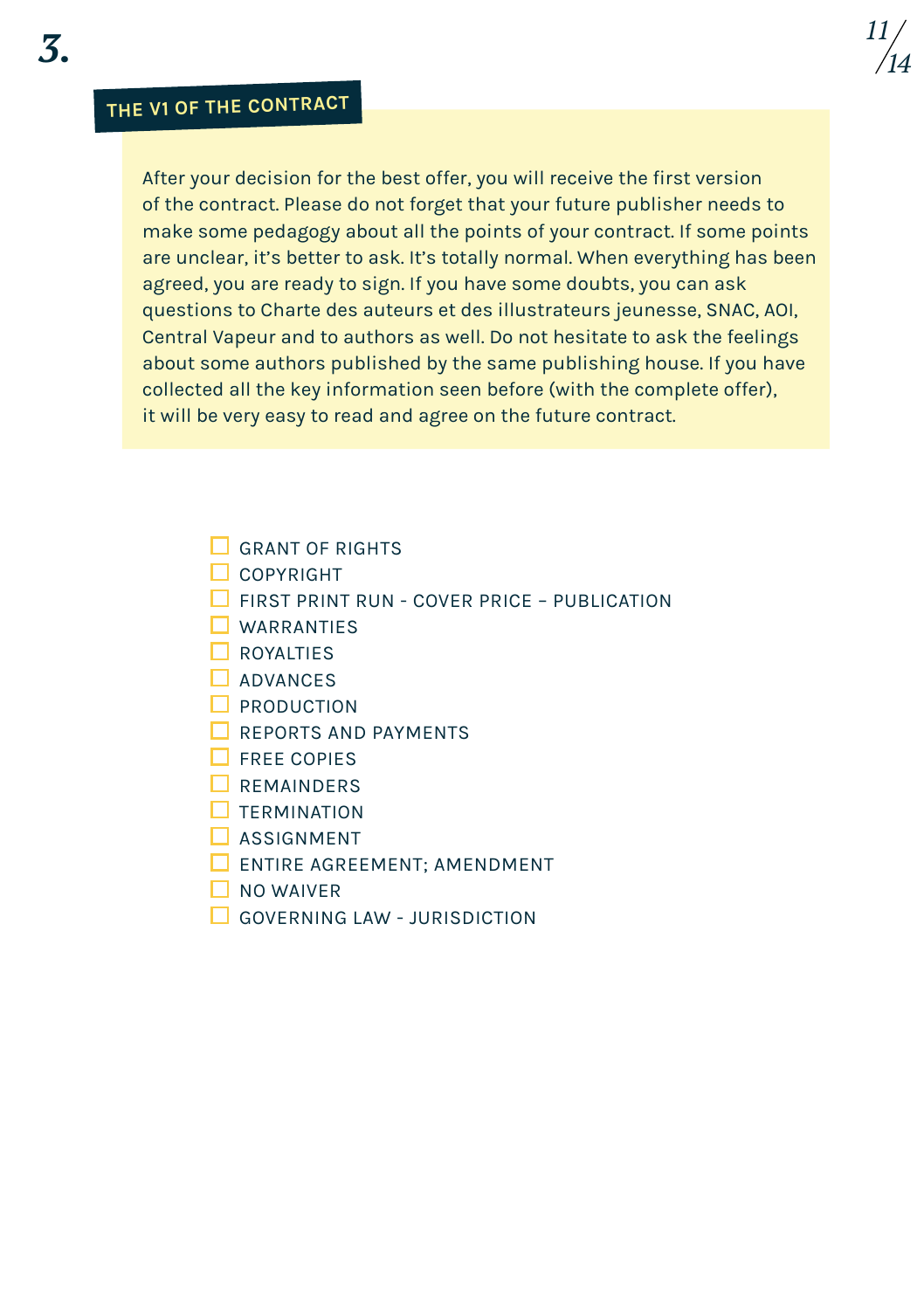*4.*

# *Working with a publishing house during the creative process.*

*12 14*

## **? What is the job of an editor?**

The creative process will be divided in few steps during months or years (sometimes). The person who will always be here for you is your editor. From the beginning to the ok to print.

**What is important is the communication.** You can be late, it's fine. You can have issues on the stories, on the project, on your life, etc. you can share all the problems to the editor. They are really here to help, follow, ask you as a first reader. It's always to find a good balance between constructive and not intrusive remarks on your story.

> *I recommend a zoom meeting every month to talk about the ongoing pages. It's very hard to follow when there's a lack of communication. Everybody will lose energy and if there are some difficulties, it will be harder to move forward.*

**During the creative process, you will be introduced to the various departments** (it will depend about the size of the publishing house). It will be the marketing department, the department in charge of the sale forces, the promotion department, the production department and also the art director in charge of the whole cover with you. **It's also for this that it's good to have a complete book proposal on the early stage.** Thanks to it, all the departments can be aware about the project. Which is more than important.

It's impossible to feel on an offer, on a contract how it will be during the creative process with your editor and the entire team of the publishing house. That's why it's good to **ask some feedbacks from authors about how it was for them to be published by the company you will sign for.**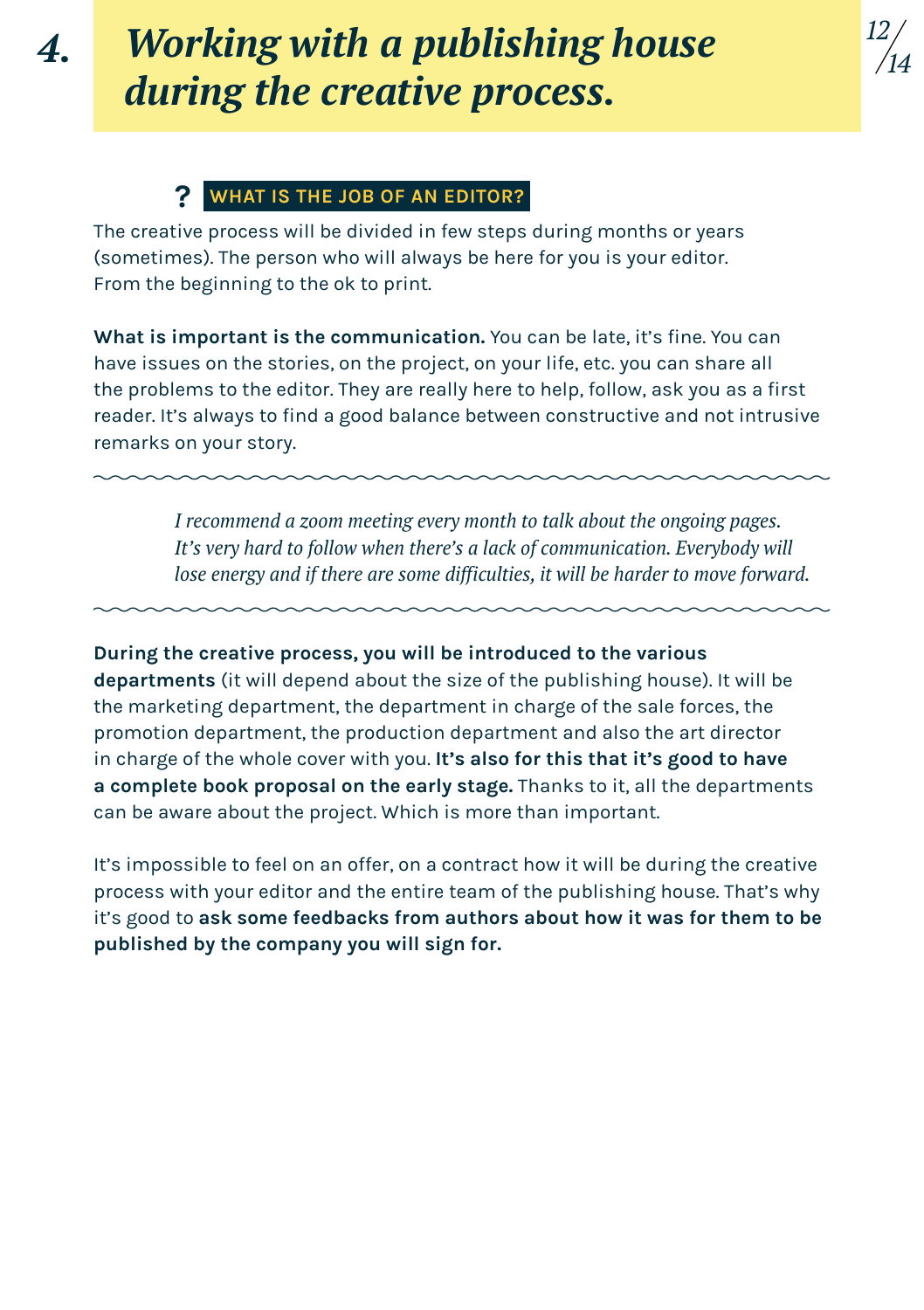# *Strategy for your career - Important perspectives for the future*

## **The first contract and first book have to be seen in a long-term vision and if you can, it's good to anticipate thinking about what you will do next.**

If your first project is doing well. You are happy with the work with your editor and you got a decent advance. Of course, it's maybe better to see if your first publisher would be interested in your next project (do not sign a contract with first option on your next books).

## **Again, you control your books and your career.**

That's why you can **put in competition** your first publisher with other publishing houses for your second project. It will help you to increase your advance, royalties, etc. for your next project.

Again, for this second project, you will have to be a filter about which story do you want to develop, to make a book proposal (again, and even though you already had a publishing house for your first book). Thanks to the historical sales, the reviews, the foreign publications of your first book, it will be also a way to negotiate. Plus, a book will be also like an alive portfolio of your work for magazines, producers, festivals, advertising, etc.

**The next important step is not the questions to have enough work.**  It's to be able to agree or refuse about what you want to do. That's why it will be important to make a schedule of your year with various projects (book, illustrations, workshops, commissions, etc.) with this, you will have also a better idea of your income of the year. The turning point is when the royalties earned every year are starting to be strong.